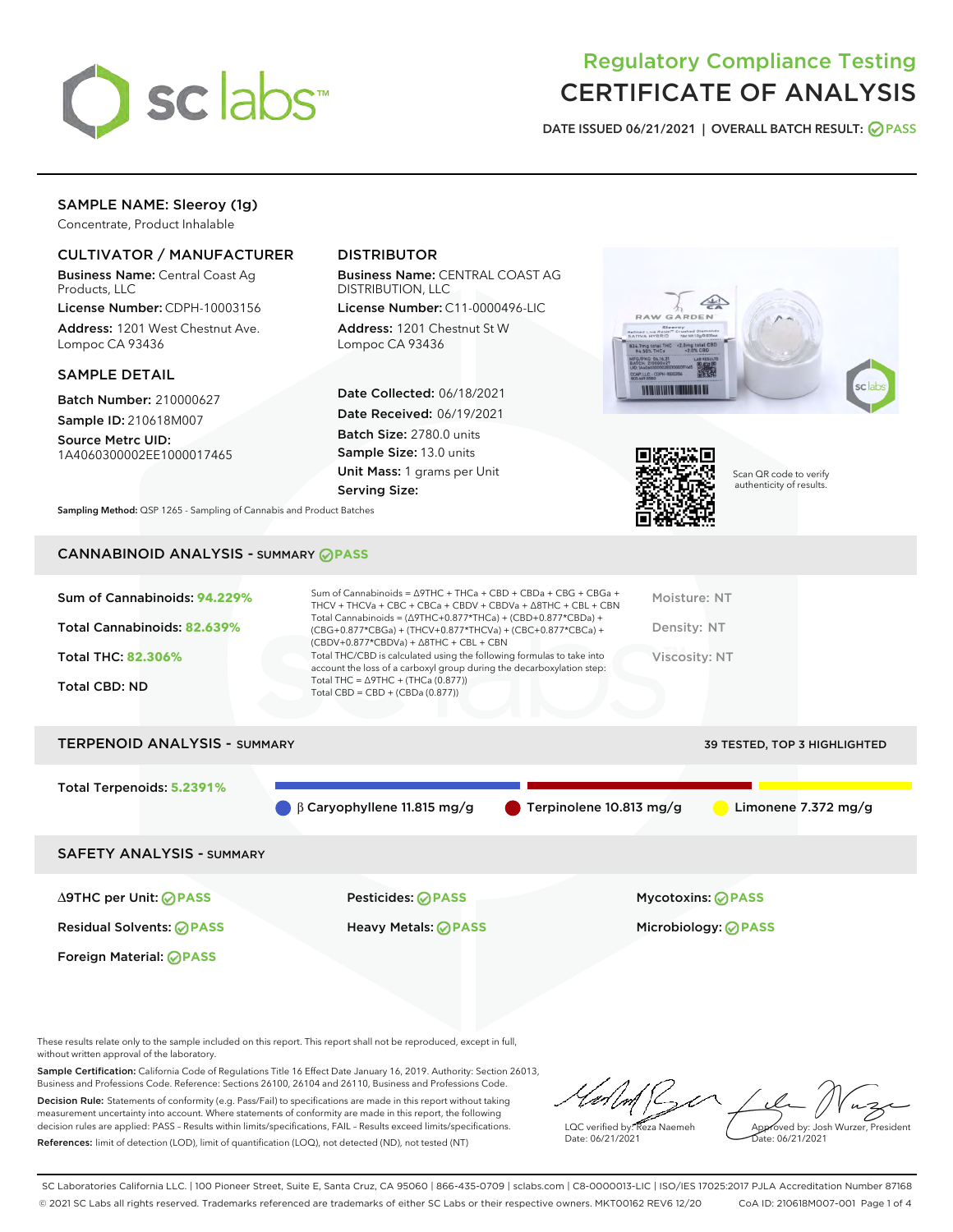



SLEEROY (1G) | DATE ISSUED 06/21/2021 | OVERALL BATCH RESULT: 0 PASS

### CANNABINOID TEST RESULTS - 06/20/2021 2 PASS

Tested by high-performance liquid chromatography with diode-array detection (HPLC-DAD). **Method:** QSP 1157 - Analysis of Cannabinoids by HPLC-DAD

#### TOTAL CANNABINOIDS: **82.639%**

Total Cannabinoids (Total THC) + (Total CBD) + (Total CBG) + (Total THCV) + (Total CBC) + (Total CBDV) + ∆8THC + CBL + CBN

TOTAL THC: **82.306%** Total THC (∆9THC+0.877\*THCa)

TOTAL CBD: ND

Total CBD (CBD+0.877\*CBDa)

TOTAL CBG: ND Total CBG (CBG+0.877\*CBGa)

TOTAL THCV: 0.333% Total THCV (THCV+0.877\*THCVa)

TOTAL CBC: ND Total CBC (CBC+0.877\*CBCa)

TOTAL CBDV: ND Total CBDV (CBDV+0.877\*CBDVa)

| <b>COMPOUND</b>            | LOD/LOQ<br>(mg/g) | <b>MEASUREMENT</b><br><b>UNCERTAINTY</b><br>(mg/g) | <b>RESULT</b><br>(mg/g) | <b>RESULT</b><br>(%) |
|----------------------------|-------------------|----------------------------------------------------|-------------------------|----------------------|
| <b>THCa</b>                | 0.05/0.14         | ±24.119                                            | 938.49                  | 93.849               |
| <b>THCVa</b>               | 0.07/0.20         | ±0.181                                             | 3.80                    | 0.380                |
| Δ9THC                      | 0.06 / 0.26       | N/A                                                | <b>ND</b>               | <b>ND</b>            |
| $\triangle$ 8THC           | 0.1/0.4           | N/A                                                | <b>ND</b>               | <b>ND</b>            |
| <b>THCV</b>                | 0.1/0.2           | N/A                                                | <b>ND</b>               | <b>ND</b>            |
| <b>CBD</b>                 | 0.07/0.29         | N/A                                                | <b>ND</b>               | <b>ND</b>            |
| <b>CBDa</b>                | 0.02 / 0.19       | N/A                                                | <b>ND</b>               | <b>ND</b>            |
| <b>CBDV</b>                | 0.04/0.15         | N/A                                                | <b>ND</b>               | <b>ND</b>            |
| <b>CBDVa</b>               | 0.03/0.53         | N/A                                                | <b>ND</b>               | <b>ND</b>            |
| <b>CBG</b>                 | 0.06/0.19         | N/A                                                | <b>ND</b>               | <b>ND</b>            |
| <b>CBGa</b>                | 0.1/0.2           | N/A                                                | <b>ND</b>               | <b>ND</b>            |
| <b>CBL</b>                 | 0.06/0.24         | N/A                                                | <b>ND</b>               | <b>ND</b>            |
| <b>CBN</b>                 | 0.1 / 0.3         | N/A                                                | <b>ND</b>               | <b>ND</b>            |
| <b>CBC</b>                 | 0.2 / 0.5         | N/A                                                | <b>ND</b>               | <b>ND</b>            |
| <b>CBCa</b>                | 0.07/0.28         | N/A                                                | <b>ND</b>               | <b>ND</b>            |
| <b>SUM OF CANNABINOIDS</b> |                   |                                                    | 942.29 mg/g             | 94.229%              |

#### **UNIT MASS: 1 grams per Unit**

| ∆9THC per Unit                        | 1120 per-package limit                                                                    | <b>ND</b><br><b>PASS</b> |  |  |  |  |
|---------------------------------------|-------------------------------------------------------------------------------------------|--------------------------|--|--|--|--|
| <b>Total THC per Unit</b>             |                                                                                           | 823.06 mg/unit           |  |  |  |  |
| <b>CBD per Unit</b>                   |                                                                                           | <b>ND</b>                |  |  |  |  |
| <b>Total CBD per Unit</b>             |                                                                                           | <b>ND</b>                |  |  |  |  |
| Sum of Cannabinoids<br>per Unit       |                                                                                           | 942.29 mg/unit           |  |  |  |  |
| <b>Total Cannabinoids</b><br>per Unit |                                                                                           | 826.39 mg/unit           |  |  |  |  |
|                                       | <b>MOISTURE TEST RESULT</b><br><b>VISCOSITY TEST RESULT</b><br><b>DENSITY TEST RESULT</b> |                          |  |  |  |  |

Not Tested

Not Tested

Not Tested

#### TERPENOID TEST RESULTS - 06/20/2021

Terpene analysis utilizing gas chromatography-flame ionization detection (GC-FID). **Method:** QSP 1192 - Analysis of Terpenoids by GC-FID

| <b>COMPOUND</b>           | LOD/LOQ<br>(mg/g) | <b>MEASUREMENT</b><br><b>UNCERTAINTY</b><br>(mg/g) | <b>RESULT</b><br>(mg/g) | <b>RESULT</b><br>(%) |
|---------------------------|-------------------|----------------------------------------------------|-------------------------|----------------------|
| β Caryophyllene           | 0.004 / 0.012     | ±0.4206                                            | 11.815                  | 1.1815               |
| Terpinolene               | 0.008 / 0.026     | ±0.2217                                            | 10.813                  | 1.0813               |
| Limonene                  | 0.005 / 0.016     | ±0.1054                                            | 7.372                   | 0.7372               |
| <b>Myrcene</b>            | 0.008 / 0.025     | ±0.0758                                            | 5.874                   | 0.5874               |
| $\alpha$ Humulene         | 0.009 / 0.029     | ±0.1089                                            | 3.394                   | 0.3394               |
| Linalool                  | 0.009 / 0.032     | ±0.1226                                            | 3.225                   | 0.3225               |
| Fenchol                   | 0.010 / 0.034     | ±0.0527                                            | 1.363                   | 0.1363               |
| $\beta$ Pinene            | 0.004 / 0.014     | ±0.0135                                            | 1.171                   | 0.1171               |
| trans- $\beta$ -Farnesene | 0.008 / 0.025     | ±0.0415                                            | 1.168                   | 0.1168               |
| Terpineol                 | 0.016 / 0.055     | ±0.0670                                            | 1.091                   | 0.1091               |
| Ocimene                   | 0.011/0.038       | ±0.0278                                            | 0.866                   | 0.0866               |
| $\alpha$ Pinene           | 0.005 / 0.017     | ±0.0051                                            | 0.594                   | 0.0594               |
| Guaiol                    | 0.009 / 0.030     | ±0.0267                                            | 0.565                   | 0.0565               |
| Valencene                 | 0.009 / 0.030     | ±0.0384                                            | 0.558                   | 0.0558               |
| <b>Borneol</b>            | 0.005 / 0.016     | ±0.0154                                            | 0.367                   | 0.0367               |
| $\alpha$ Phellandrene     | 0.006 / 0.020     | ±0.0047                                            | 0.345                   | 0.0345               |
| 3 Carene                  | 0.005 / 0.018     | ±0.0046                                            | 0.326                   | 0.0326               |
| $\alpha$ Terpinene        | 0.005 / 0.017     | ±0.0037                                            | 0.250                   | 0.0250               |
| $\alpha$ Bisabolol        | 0.008 / 0.026     | ±0.0126                                            | 0.236                   | 0.0236               |
| $\gamma$ Terpinene        | 0.006 / 0.018     | ±0.0031                                            | 0.177                   | 0.0177               |
| $\alpha$ Cedrene          | 0.005 / 0.016     | ±0.0046                                            | 0.155                   | 0.0155               |
| Caryophyllene<br>Oxide    | 0.010 / 0.033     | ±0.0071                                            | 0.154                   | 0.0154               |
| <b>Nerolidol</b>          | 0.009 / 0.028     | ±0.0087                                            | 0.138                   | 0.0138               |
| Camphene                  | 0.005 / 0.015     | ±0.0010                                            | 0.085                   | 0.0085               |
| Fenchone                  | 0.009 / 0.028     | ±0.0023                                            | 0.079                   | 0.0079               |
| p-Cymene                  | 0.005 / 0.016     | ±0.0021                                            | 0.078                   | 0.0078               |
| Eucalyptol                | 0.006 / 0.018     | ±0.0012                                            | 0.048                   | 0.0048               |
| Sabinene                  | 0.004 / 0.014     | ±0.0005                                            | 0.039                   | 0.0039               |
| Sabinene Hydrate          | 0.006 / 0.022     | ±0.0009                                            | 0.023                   | 0.0023               |
| Geraniol                  | 0.002 / 0.007     | ±0.0010                                            | 0.022                   | 0.0022               |
| (-)-Isopulegol            | 0.005 / 0.016     | N/A                                                | ND                      | ND                   |
| Camphor                   | 0.006 / 0.019     | N/A                                                | ND                      | ND                   |
| Isoborneol                | 0.004 / 0.012     | N/A                                                | <b>ND</b>               | ND                   |
| Menthol                   | 0.008 / 0.025     | N/A                                                | <b>ND</b>               | ND                   |
| Nerol                     | 0.003 / 0.011     | N/A                                                | <b>ND</b>               | ND                   |
| Citronellol               | 0.003 / 0.010     | N/A                                                | ND                      | ND                   |
| R-(+)-Pulegone            | 0.003 / 0.011     | N/A                                                | <b>ND</b>               | ND                   |
| <b>Geranyl Acetate</b>    | 0.004 / 0.014     | N/A                                                | ND                      | ND                   |
| Cedrol                    | 0.008 / 0.027     | N/A                                                | <b>ND</b>               | ND                   |
| <b>TOTAL TERPENOIDS</b>   |                   |                                                    | 52.391 mg/g             | 5.2391%              |

SC Laboratories California LLC. | 100 Pioneer Street, Suite E, Santa Cruz, CA 95060 | 866-435-0709 | sclabs.com | C8-0000013-LIC | ISO/IES 17025:2017 PJLA Accreditation Number 87168 © 2021 SC Labs all rights reserved. Trademarks referenced are trademarks of either SC Labs or their respective owners. MKT00162 REV6 12/20 CoA ID: 210618M007-001 Page 2 of 4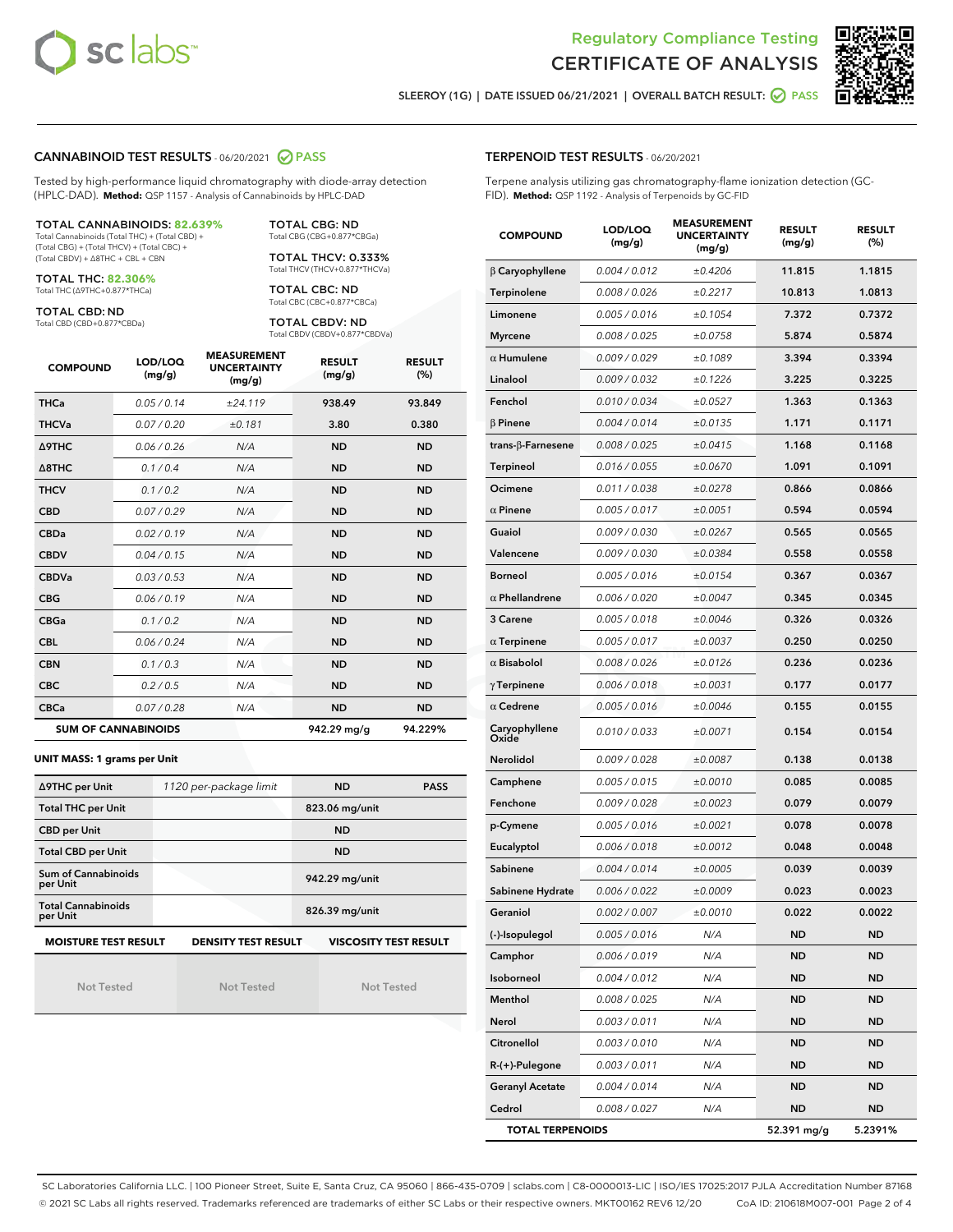



SLEEROY (1G) | DATE ISSUED 06/21/2021 | OVERALL BATCH RESULT: O PASS

# CATEGORY 1 PESTICIDE TEST RESULTS - 06/20/2021 2 PASS

Pesticide and plant growth regulator analysis utilizing high-performance liquid chromatography-mass spectrometry (HPLC-MS) or gas chromatography-mass spectrometry (GC-MS). \*GC-MS utilized where indicated. **Method:** QSP 1212 - Analysis of Pesticides and Mycotoxins by LC-MS or QSP 1213 - Analysis of Pesticides by GC-MS

| <b>COMPOUND</b>             | LOD/LOQ<br>$(\mu g/g)$ | <b>ACTION</b><br><b>LIMIT</b><br>$(\mu g/g)$ | <b>MEASUREMENT</b><br><b>UNCERTAINTY</b><br>$(\mu g/g)$ | <b>RESULT</b><br>$(\mu g/g)$ | <b>RESULT</b> |
|-----------------------------|------------------------|----------------------------------------------|---------------------------------------------------------|------------------------------|---------------|
| Aldicarb                    | 0.03 / 0.08            | $\ge$ LOD                                    | N/A                                                     | <b>ND</b>                    | <b>PASS</b>   |
| Carbofuran                  | 0.02 / 0.05            | $\ge$ LOD                                    | N/A                                                     | <b>ND</b>                    | <b>PASS</b>   |
| Chlordane*                  | 0.03 / 0.08            | $\ge$ LOD                                    | N/A                                                     | <b>ND</b>                    | <b>PASS</b>   |
| Chlorfenapyr*               | 0.03/0.10              | $\ge$ LOD                                    | N/A                                                     | <b>ND</b>                    | <b>PASS</b>   |
| Chlorpyrifos                | 0.02 / 0.06            | $\ge$ LOD                                    | N/A                                                     | <b>ND</b>                    | <b>PASS</b>   |
| Coumaphos                   | 0.02 / 0.07            | $\ge$ LOD                                    | N/A                                                     | <b>ND</b>                    | <b>PASS</b>   |
| Daminozide                  | 0.02 / 0.07            | $\ge$ LOD                                    | N/A                                                     | <b>ND</b>                    | <b>PASS</b>   |
| <b>DDVP</b><br>(Dichlorvos) | 0.03/0.09              | $\ge$ LOD                                    | N/A                                                     | <b>ND</b>                    | <b>PASS</b>   |
| Dimethoate                  | 0.03/0.08              | $\ge$ LOD                                    | N/A                                                     | <b>ND</b>                    | <b>PASS</b>   |
| Ethoprop(hos)               | 0.03/0.10              | $\ge$ LOD                                    | N/A                                                     | <b>ND</b>                    | <b>PASS</b>   |
| Etofenprox                  | 0.02/0.06              | $>$ LOD                                      | N/A                                                     | <b>ND</b>                    | <b>PASS</b>   |
| Fenoxycarb                  | 0.03/0.08              | $>$ LOD                                      | N/A                                                     | <b>ND</b>                    | <b>PASS</b>   |
| Fipronil                    | 0.03/0.08              | $>$ LOD                                      | N/A                                                     | <b>ND</b>                    | <b>PASS</b>   |
| Imazalil                    | 0.02 / 0.06            | $\ge$ LOD                                    | N/A                                                     | <b>ND</b>                    | <b>PASS</b>   |
| <b>Methiocarb</b>           | 0.02 / 0.07            | $\ge$ LOD                                    | N/A                                                     | <b>ND</b>                    | <b>PASS</b>   |
| Methyl<br>parathion         | 0.03/0.10              | $\ge$ LOD                                    | N/A                                                     | <b>ND</b>                    | <b>PASS</b>   |
| <b>Mevinphos</b>            | 0.03/0.09              | $\ge$ LOD                                    | N/A                                                     | <b>ND</b>                    | <b>PASS</b>   |
| Paclobutrazol               | 0.02 / 0.05            | $\ge$ LOD                                    | N/A                                                     | <b>ND</b>                    | <b>PASS</b>   |
| Propoxur                    | 0.03/0.09              | $\ge$ LOD                                    | N/A                                                     | <b>ND</b>                    | <b>PASS</b>   |
| Spiroxamine                 | 0.03 / 0.08            | $\ge$ LOD                                    | N/A                                                     | <b>ND</b>                    | <b>PASS</b>   |
| Thiacloprid                 | 0.03/0.10              | $\ge$ LOD                                    | N/A                                                     | <b>ND</b>                    | <b>PASS</b>   |

#### CATEGORY 2 PESTICIDE TEST RESULTS - 06/20/2021 @ PASS

| <b>COMPOUND</b>          | LOD/LOQ<br>$(\mu g/g)$ | <b>ACTION</b><br><b>LIMIT</b><br>$(\mu g/g)$ | <b>MEASUREMENT</b><br><b>UNCERTAINTY</b><br>$(\mu g/g)$ | <b>RESULT</b><br>$(\mu g/g)$ | <b>RESULT</b> |
|--------------------------|------------------------|----------------------------------------------|---------------------------------------------------------|------------------------------|---------------|
| Abamectin                | 0.03/0.10              | 0.1                                          | N/A                                                     | <b>ND</b>                    | <b>PASS</b>   |
| Acephate                 | 0.02/0.07              | 0.1                                          | N/A                                                     | <b>ND</b>                    | <b>PASS</b>   |
| Acequinocyl              | 0.02/0.07              | 0.1                                          | N/A                                                     | <b>ND</b>                    | <b>PASS</b>   |
| Acetamiprid              | 0.02/0.05              | 0.1                                          | N/A                                                     | <b>ND</b>                    | <b>PASS</b>   |
| Azoxystrobin             | 0.02/0.07              | 0.1                                          | N/A                                                     | <b>ND</b>                    | <b>PASS</b>   |
| <b>Bifenazate</b>        | 0.01/0.04              | 0.1                                          | N/A                                                     | <b>ND</b>                    | <b>PASS</b>   |
| <b>Bifenthrin</b>        | 0.02 / 0.05            | 3                                            | N/A                                                     | <b>ND</b>                    | <b>PASS</b>   |
| <b>Boscalid</b>          | 0.03/0.09              | 0.1                                          | N/A                                                     | <b>ND</b>                    | <b>PASS</b>   |
| Captan                   | 0.19/0.57              | 0.7                                          | N/A                                                     | <b>ND</b>                    | <b>PASS</b>   |
| Carbaryl                 | 0.02/0.06              | 0.5                                          | N/A                                                     | <b>ND</b>                    | <b>PASS</b>   |
| Chlorantranilip-<br>role | 0.04/0.12              | 10                                           | N/A                                                     | <b>ND</b>                    | <b>PASS</b>   |
| Clofentezine             | 0.03/0.09              | 0.1                                          | N/A                                                     | <b>ND</b>                    | <b>PASS</b>   |

| <b>CATEGORY 2 PESTICIDE TEST RESULTS</b> - 06/20/2021 continued |
|-----------------------------------------------------------------|
|-----------------------------------------------------------------|

| <b>COMPOUND</b>               | LOD/LOQ<br>$(\mu g/g)$ | <b>ACTION</b><br>LIMIT<br>(µg/g) | <b>MEASUREMENT</b><br><b>UNCERTAINTY</b><br>(µg/g) | <b>RESULT</b><br>$(\mu g/g)$ | <b>RESULT</b> |
|-------------------------------|------------------------|----------------------------------|----------------------------------------------------|------------------------------|---------------|
| Cyfluthrin                    | 0.12 / 0.38            | $\overline{c}$                   | N/A                                                | ND                           | <b>PASS</b>   |
| Cypermethrin                  | 0.11 / 0.32            | 1                                | N/A                                                | <b>ND</b>                    | <b>PASS</b>   |
| Diazinon                      | 0.02 / 0.05            | 0.1                              | N/A                                                | <b>ND</b>                    | <b>PASS</b>   |
| Dimethomorph                  | 0.03 / 0.09            | 2                                | N/A                                                | <b>ND</b>                    | <b>PASS</b>   |
| Etoxazole                     | 0.02 / 0.06            | 0.1                              | N/A                                                | <b>ND</b>                    | <b>PASS</b>   |
| Fenhexamid                    | 0.03 / 0.09            | 0.1                              | N/A                                                | <b>ND</b>                    | <b>PASS</b>   |
| Fenpyroximate                 | 0.02 / 0.06            | 0.1                              | N/A                                                | <b>ND</b>                    | <b>PASS</b>   |
| Flonicamid                    | 0.03 / 0.10            | 0.1                              | N/A                                                | <b>ND</b>                    | <b>PASS</b>   |
| Fludioxonil                   | 0.03/0.10              | 0.1                              | N/A                                                | <b>ND</b>                    | <b>PASS</b>   |
| Hexythiazox                   | 0.02 / 0.07            | 0.1                              | N/A                                                | <b>ND</b>                    | <b>PASS</b>   |
| Imidacloprid                  | 0.04 / 0.11            | 5                                | N/A                                                | <b>ND</b>                    | <b>PASS</b>   |
| Kresoxim-methyl               | 0.02 / 0.07            | 0.1                              | N/A                                                | <b>ND</b>                    | <b>PASS</b>   |
| <b>Malathion</b>              | 0.03 / 0.09            | 0.5                              | N/A                                                | <b>ND</b>                    | <b>PASS</b>   |
| Metalaxyl                     | 0.02 / 0.07            | $\overline{c}$                   | N/A                                                | <b>ND</b>                    | <b>PASS</b>   |
| Methomyl                      | 0.03 / 0.10            | $\mathcal{I}$                    | N/A                                                | <b>ND</b>                    | <b>PASS</b>   |
| Myclobutanil                  | 0.03 / 0.09            | 0.1                              | N/A                                                | <b>ND</b>                    | <b>PASS</b>   |
| Naled                         | 0.02 / 0.07            | 0.1                              | N/A                                                | <b>ND</b>                    | <b>PASS</b>   |
| Oxamyl                        | 0.04 / 0.11            | 0.5                              | N/A                                                | <b>ND</b>                    | <b>PASS</b>   |
| Pentachloronitro-<br>benzene* | 0.03/0.09              | 0.1                              | N/A                                                | <b>ND</b>                    | <b>PASS</b>   |
| Permethrin                    | 0.04 / 0.12            | 0.5                              | N/A                                                | <b>ND</b>                    | <b>PASS</b>   |
| Phosmet                       | 0.03 / 0.10            | 0.1                              | N/A                                                | <b>ND</b>                    | <b>PASS</b>   |
| Piperonylbu-<br>toxide        | 0.02 / 0.07            | 3                                | N/A                                                | <b>ND</b>                    | <b>PASS</b>   |
| Prallethrin                   | 0.03 / 0.08            | 0.1                              | N/A                                                | <b>ND</b>                    | <b>PASS</b>   |
| Propiconazole                 | 0.02 / 0.07            | 0.1                              | N/A                                                | <b>ND</b>                    | <b>PASS</b>   |
| Pyrethrins                    | 0.04 / 0.12            | 0.5                              | N/A                                                | <b>ND</b>                    | <b>PASS</b>   |
| Pyridaben                     | 0.02 / 0.07            | 0.1                              | N/A                                                | <b>ND</b>                    | <b>PASS</b>   |
| Spinetoram                    | 0.02 / 0.07            | 0.1                              | N/A                                                | ND                           | <b>PASS</b>   |
| Spinosad                      | 0.02 / 0.07            | 0.1                              | N/A                                                | <b>ND</b>                    | <b>PASS</b>   |
| Spiromesifen                  | 0.02 / 0.05            | 0.1                              | N/A                                                | <b>ND</b>                    | <b>PASS</b>   |
| Spirotetramat                 | 0.02 / 0.06            | 0.1                              | N/A                                                | <b>ND</b>                    | <b>PASS</b>   |
| Tebuconazole                  | 0.02 / 0.07            | 0.1                              | N/A                                                | ND                           | <b>PASS</b>   |
| Thiamethoxam                  | 0.03 / 0.10            | 5                                | N/A                                                | <b>ND</b>                    | <b>PASS</b>   |
| Trifloxystrobin               | 0.03 / 0.08            | 0.1                              | N/A                                                | <b>ND</b>                    | <b>PASS</b>   |

SC Laboratories California LLC. | 100 Pioneer Street, Suite E, Santa Cruz, CA 95060 | 866-435-0709 | sclabs.com | C8-0000013-LIC | ISO/IES 17025:2017 PJLA Accreditation Number 87168 © 2021 SC Labs all rights reserved. Trademarks referenced are trademarks of either SC Labs or their respective owners. MKT00162 REV6 12/20 CoA ID: 210618M007-001 Page 3 of 4